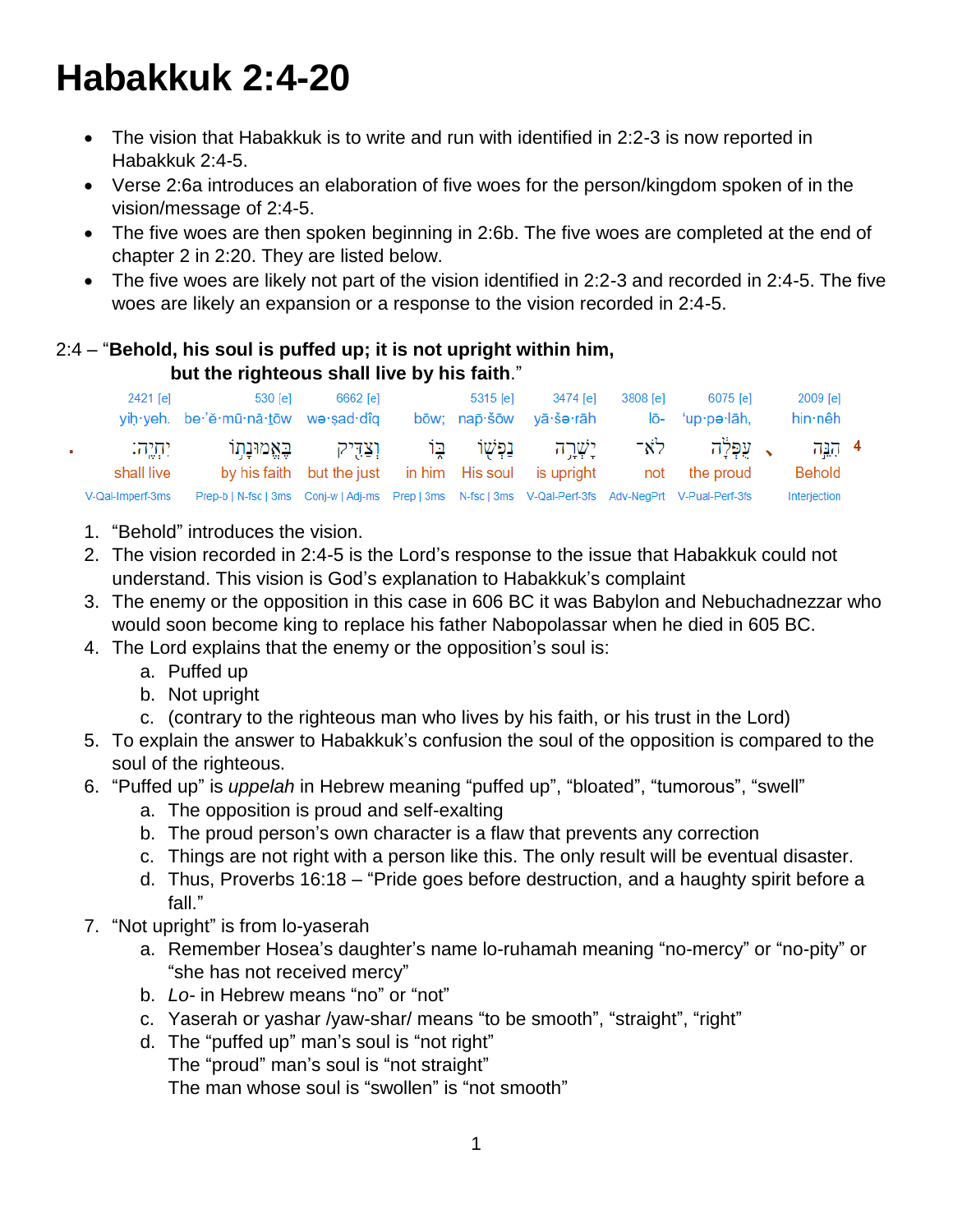- 8. The proud man has a soul that cannot be fixed or corrected by the Lord, so that man is doomed
	- a. The proud man presumes he has the answers, the strength, the resources.
	- b. The success of a proud man confirms his false security and becomes a trap, a pit, a snare for that man.
- 9. POINT: The proud man cannot be upright. The proud man cannot be just. The proud man cannot be righteous.
- 10.Habakkuk's fear was that if the Lord does not intervene the Babylonians (and, the nations and people like them) will continue to succeed. Their success will continue to inspire them. And, there will be no stopping them. But, the Lord has given Habakkuk the formula:
	- a. The proud are not upright.
	- b. The proud are not self-sustaining, instead they are self-destructing
- 11.The first half of verse 2:4 is contrasted with the just man or the righteous man.
	- a. The just man knows he needs the Lord and so begins looking for answers.
	- b. The righteous man is not proud because he sees his needs and seeks the Lord
	- c. The righteous man is righteous because he looks outside himself of help
	- d. Thus, the righteous man is righteous because of his faith (trust) in the help he is getting from the Lord
- 12."just" or "righteous" is *we-sad-diq* or *tsaddiq* /tsad-deek/ meaning "just" and "righteous"
	- a. This concept of righteousness is directly connected to the idea of judicial standing.
	- b. The idea is a person's actions or morals is not official until it is evaluated in a legal court by a judge.
	- c. This righteous standing of a man was decided by the judge, or in this case the Lord
- 13.Isaiah 5:23 woe to the ones who make righteous the wicked for a bribe and turn away the righteousness of the righteous
- 14.Job 13:18 compared with Job 40:8 where Job wants a judicial decision concerning his **righteousness**
- 15.The order of the Hebrew wording in this verse:
	- a. The proud not upright is his soul in him (….the proud will perish)
	- b. The righteous by his faith he shall live (…the righteous, corrected by faith, shall live)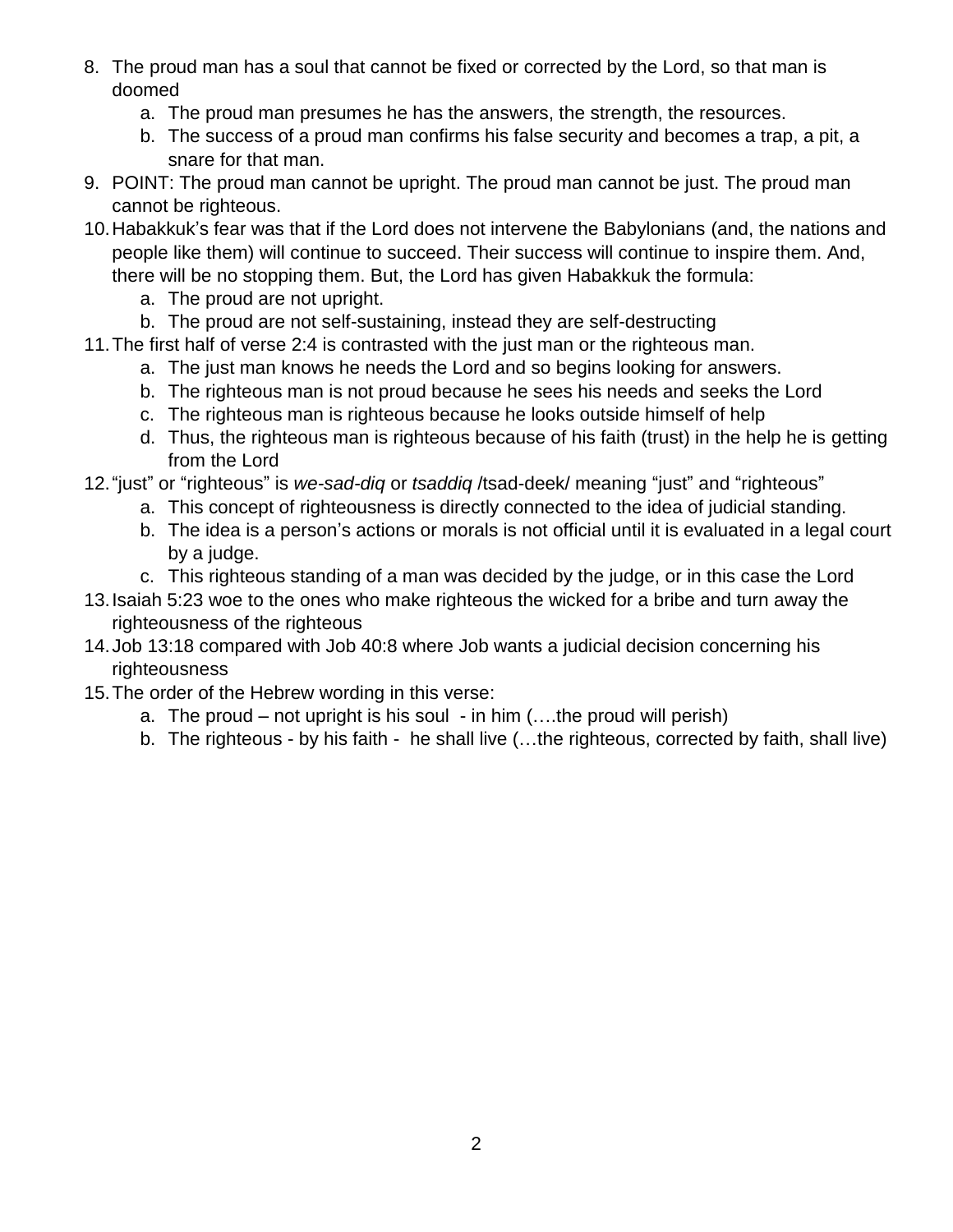### 2:5 – "**Moreover, wine is a traitor, an arrogant man who is never at rest. His greed is as wide as Sheol; like death he has never enough. He gathers for himself all nations and collects as his own all peoples**."

|                       | yin weh;              | 5115 [e]             | 3808 [e]<br>wə∙lō                          | 3093 [e]<br>yā∙hîr  |               |                                     | 1397 [e]<br>ge∙ber |                               | 898 [e]<br>bō∙w∙ğêd, |                          | 3196 [e]<br>hay∙ya∙yin      | 3588 [e]<br>kî-                            |                     | 637 [e]<br>wə·'ap                |  |
|-----------------------|-----------------------|----------------------|--------------------------------------------|---------------------|---------------|-------------------------------------|--------------------|-------------------------------|----------------------|--------------------------|-----------------------------|--------------------------------------------|---------------------|----------------------------------|--|
| $\tilde{\phantom{a}}$ |                       | יגוה                 | וְלְא                                      | יְהֻיר              | $\rightarrow$ |                                     | גֶּבֶר             |                               | בוֹגֵד               | $\overline{\phantom{a}}$ | היוו                        | כֶי־                                       |                     | <sup>5</sup> וְאַך <sup>ַּ</sup> |  |
|                       | he does stay at home  |                      | and not                                    | proud               |               |                                     |                    | [He is] a man he transgresses |                      |                          | by wine                     | because                                    |                     | And indeed                       |  |
|                       |                       |                      | V-Qal-Imperf-3ms Conj-w   Adv-NegPrt       | Adj-ms              |               |                                     | $N-ms$             |                               | V-Qal-Prtcpl-ms      |                          | Art   N-ms                  | Conj                                       |                     | Conj-w   Conj                    |  |
|                       |                       | 7646 [e]<br>yiś·bā', |                                            | 3808 [e]<br>wə·lō   |               | 4194 [e]<br>kam·mā·wet              |                    | 1931 [e]<br>wə∙hū             | nap · šōw,           | 5315 [e]                 | 7585 [e]<br>kiš·'ō·wl       |                                            | 7337 [e]<br>hir hîb | 834 [e]<br>'ă·šer                |  |
|                       |                       |                      |                                            |                     |               |                                     |                    |                               |                      |                          |                             |                                            |                     |                                  |  |
|                       | $\tilde{\phantom{a}}$ | ישְׂבָע              |                                            | וְלְא<br>$\sqrt{2}$ |               | כֿמָּרָת                            |                    | וְהָוּא                       |                      | נִפְשׁוֹ                 | ֹכִשְׁאוֹל<br>$\rightarrow$ |                                            | הַרְחִיּב           | ֿאֲשֶׁר                          |  |
|                       |                       | be satisfied         | and cannot                                 |                     |               | like death                          |                    | and he [is]                   | his desire           |                          |                             | as hell<br>he enlarges                     |                     | because                          |  |
|                       |                       | V-Qal-Imperf-3ms     | Conj-w   Adv-NegPrt                        |                     |               | Prep-k, Art   N-ms Conj-w   Pro-3ms |                    |                               | N-fsc   3ms          |                          |                             | Prep-k   N-cs V-Hifil-Perf-3ms             |                     | Pro-r                            |  |
|                       | 5971 [e]<br>3605 [e]  |                      | 413 [e]                                    |                     |               | 6908 [e]                            |                    | 1471 [e]                      |                      | 3605 [e]                 | 413 [e]                     |                                            |                     | 622 [e]                          |  |
|                       | hā·'am·mîm.           | kāl-                 | 'ê∙lāw                                     |                     |               | way yiq bos                         |                    | hag·gō·w·yim,                 |                      | kāl-                     | 'ê∙lāw                      |                                            |                     | way ye 'ĕ sōp                    |  |
|                       | הַעֲמֶים:             | כָּל־                | אֵלֻיו                                     |                     |               | וַיִּקְבְּ֫ץ<br>$\rightarrow$       |                    | הגולם                         |                      | כָּלִ־                   | אֵלִיוּ                     |                                            |                     | וַיֵּאֱסְׁר                      |  |
|                       | peoples               | all                  | for himself                                |                     |               | and heaps up                        |                    | nations                       |                      | all                      | to himself                  |                                            |                     | and He gathers                   |  |
|                       | Art   N-mp            | N-msc                | Prep   3ms Conj-w   V-Qal-Consecimperf-3ms |                     |               |                                     |                    | Art   N-mp                    |                      | N-msc                    |                             | Prep   3ms Conj-w   V-Qal-ConsecImperf-3ms |                     |                                  |  |

2:6 – "**Shall not all these take up their taunt against him, with scoffing and riddles for him, and say,** 

**'Woe to him who heaps up what is not his own— for how long?— and loads himself with pledges**!' "

|        | 559 [e]                          |                      | 2420 [e]      | 4426 [e]                       |                    | 5375 [e]         | 4912 [e]      | 5921 [e]                                         | 3605 [e]                 | $428$ [e]               | 3808 [e]     |                  |
|--------|----------------------------------|----------------------|---------------|--------------------------------|--------------------|------------------|---------------|--------------------------------------------------|--------------------------|-------------------------|--------------|------------------|
|        | we·yō·mar,                       |                      | lōw; hî·dō·wt | ū·mə·lî·sāh                    |                    | viś·śā·'ū,       | mā·šāl        | 'ā·lāw                                           | kul·lām, 'êl·leh         |                         | hă·lō·w-     |                  |
| וִיאמר |                                  | לוֹ                  | חֵידִוֹת      | וּמְלִיצַה                     |                    | ישאו             | מְשָׁל        | עָלְיו                                           | כֻלֶּם                   | אֵלֶה                   | 6 הֱלוֹא־    |                  |
|        | and say                          | against him          | a riddle      | and taunting                   |                    |                  |               | take up a proverb against him                    | all                      | these                   | Will not     |                  |
|        | Conj-w   V-Qal-ConjImperf-3ms    | Prep   3ms           | $N$ -fp       | Conj-w   N-fs V-Qal-Imperf-3mp |                    |                  | N-ms          |                                                  | Prep   3ms N-msc   3mp   | Pro-cp                  | Adv-NegPrt   |                  |
|        | $5671$ [e]<br>'ab $\ddagger$ it. | $5921$ [e]<br>'ā·lāw |               | $3513$ [e]<br>ū·mak·bîd        | 4970 [e]<br>mā∙tav | 5704 [e]<br>'ad- | lōw.          | 3808 [e]<br>lō-                                  |                          | 7235 [e]<br>ham mar beh |              | 1945 [e]<br>hō∙w |
|        | עַבְטֵיט:                        | עָלֵיו               |               | ומכִבִּיד                      | מְתַּי             | עַד־             |               | (1 lo,: [What] is his -- Occurrence.<br>$\cdots$ |                          | הַמַּרְבֵה              |              | קוֹי             |
|        | with many pledges                | to him               |               | and who loads himself          | long               | how              | [What] is his |                                                  | not to him who increases |                         |              | Woe              |
|        | N-ms                             | Prep   3ms           |               | Conj-w   V-Hifil-Prtcpl-ms     | Interrog           | Prep             |               | Prep   3ms Adv-NegPrt                            |                          | Art   V-Hifil-Prtcpl-ms | Interjection |                  |